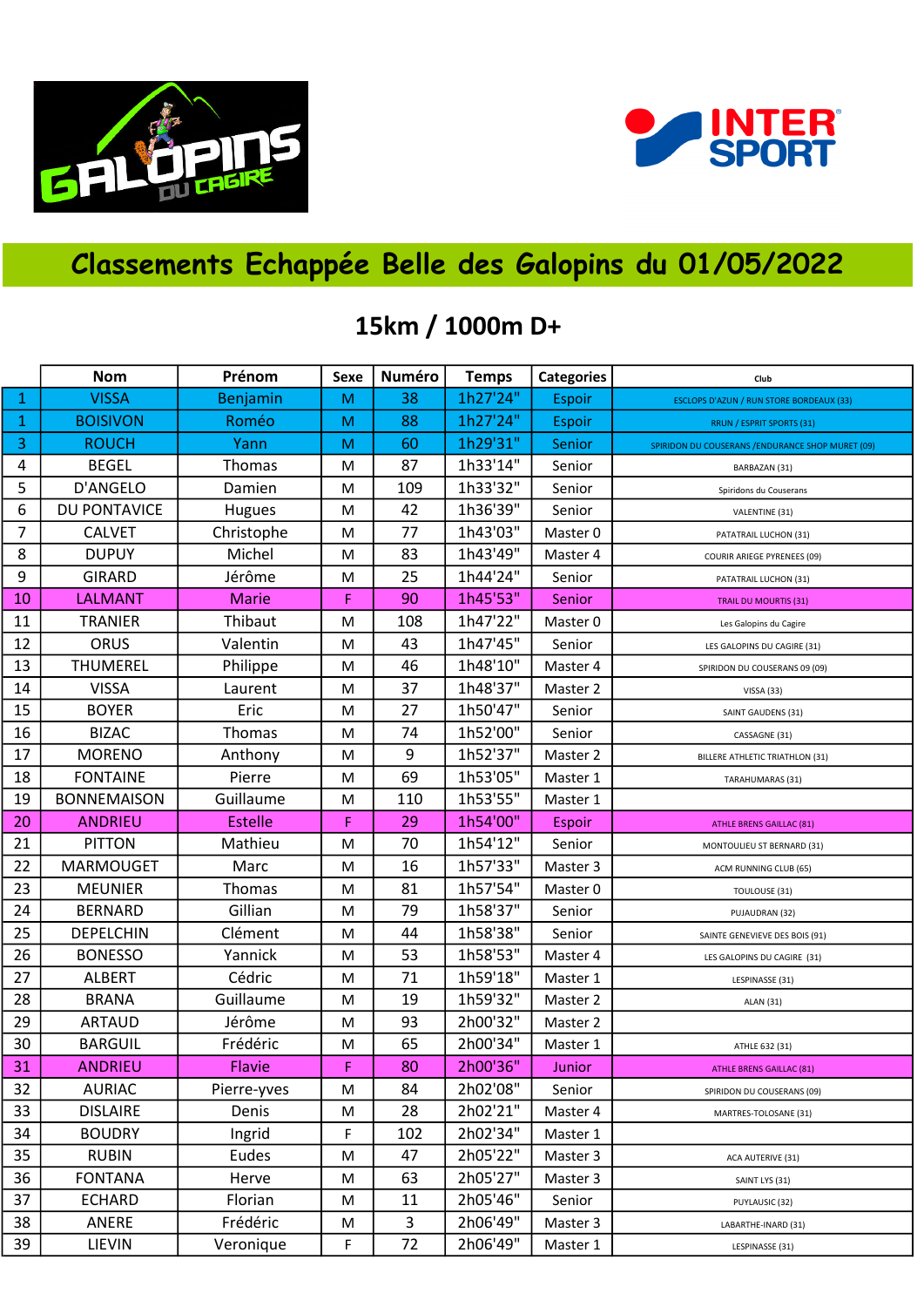| 40 | <b>BOLGIANI</b>      | Elie             | M | 21             | 2h07'02" | Senior   | CASTELNAU-MAGNOAC (65)                    |
|----|----------------------|------------------|---|----------------|----------|----------|-------------------------------------------|
| 41 | PASSADE              | Romain           | M | 94             | 2h07'26" | Master 0 | AURIGNAC (31)                             |
| 42 | <b>COLAS MARTIN</b>  | Gaëlle           | F | 104            | 2h07'53" | Master 2 | <b>Team Saint Elix location</b>           |
| 43 | <b>BRANA</b>         | Arnaud           | M | 76             | 2h08'41" | Master 2 | CABANAC-CAZAUX (31)                       |
| 44 | <b>BONNES</b>        | Emmanuelle       | F | 97             | 2h09'23" | Master 0 | PATATRAIL LUCHON (31)                     |
| 45 | <b>RICHARD</b>       | Arnaud           | M | 78             | 2h09'24" | Master 2 | SPIRIDON DU COUSERANS (09)                |
| 46 | <b>FUSER</b>         | Marc             | M | 40             | 2h09'38" | Master 6 | ASSO ENSEMBLE AVEC MAXENCE (31)           |
| 47 | <b>PALLAS</b>        | Frédéric         | M | 55             | 2h10'08" | Master 2 | MONDONVILLE (31)                          |
| 48 | <b>SANCHO</b>        | Cyrielle         | F | 48             | 2h10'29" | Master 0 | TARAHUMARAS MURET CLUB (31)               |
| 49 | <b>MARTIN</b>        | Philippe         | M | 52             | 2h10'40" | Master 2 | TEAM ST ELIX LOCATION (31)                |
| 50 | <b>FAURE</b>         | Yoan             | M | 56             | 2h10'40" | Senior   | MARIGNAC LASCLARES (31)                   |
| 51 | <b>RUSSO</b>         | Sophie           | F | 58             | 2h11'47" | Senior   |                                           |
| 52 | <b>AMILHAT</b>       | David            | M | 12             | 2h13'31" | Master 2 | VALENTINE (31)                            |
| 53 | <b>VISSA</b>         | Helene           | F | 36             | 2h14'23" | Master 2 | SOUEICH (31)                              |
| 54 | <b>MARMOUGET</b>     | Géraldine        | F | $\mathbf{1}$   | 2h14'52" | Master 3 | VISSA (33)                                |
| 55 | <b>GARZON</b>        | Frédéric         | M | 96             | 2h14'53" | Master 2 | ACM RUNNING CLUB (65)                     |
| 56 | ANGLADE              | Mathilde         | F | $\overline{7}$ | 2h15'03" |          | ACM RUNNING CLUB (65)                     |
| 57 | <b>ESPAGNE</b>       | Christian        |   | 91             | 2h15'51" | Senior   | IRREDUCTIBLES BIPEDES DE CAZERES (31)     |
| 58 |                      | Cédric           | M | 73             | 2h16'12" | Master 6 | CA BALMA (31)                             |
|    | <b>NEGRONI</b>       |                  | M |                |          | Master 1 | MONTGISCARD (31)                          |
| 59 | <b>JOLIBERT</b>      | Pierre           | M | 31             | 2h16'32" | Master 4 | VENERQUE (31)                             |
| 60 | <b>BULACH</b>        | Tabatha          | F | 103            | 2h16'51" | Senior   | TOULOUSE (31)                             |
| 61 | <b>DURY</b>          | Marc             | M | 92             | 2h18'07" | Senior   | COURET (31)                               |
| 62 | <b>BAGLIN</b>        | Marion           | F | 41             | 2h18'51" | Senior   | PATATRAIL LUCHON (31)                     |
| 63 | <b>DE FARCY</b>      | Guillaume        | M | 68             | 2h18'52" | Master 2 | BAGNERES DE LUCHON (31)                   |
| 64 | CAUQUIL              | Guillaume        | M | 99             | 2h18'56" | Senior   | MONDONVILLE (31)                          |
| 65 | <b>LANNOT</b>        | Julie            | F | 89             | 2h19'58" | Senior   | TOULOUSE (31)                             |
| 66 | <b>DONIES</b>        | Marie            | F | 10             | 2h20'48" | Master 2 | ON N'ATTEND PAS PATRICK (31)              |
| 67 | <b>GUIRAO</b>        | Dorian           | M | 86             | 2h20'48" | Master 1 | BEZIERS (34)                              |
| 68 | <b>PUNTOS</b>        | Lionel           | M | 8              | 2h23'15" | Master 1 | ATHLE 632 TOURNEFEUILLE (31)              |
| 69 | <b>RENOIR</b>        | Sylvain          | M | 34             | 2h23'30" | Senior   | TOULOUSE (31)                             |
| 70 | <b>JUCHEREAU</b>     | Arthur           | M | 35             | 2h23'30" | Senior   | TOULOUSE (31)                             |
| 71 | <b>COTTIN</b>        | Pierre           | M | 26             | 2h23'42" | Master 0 | ESC15 (75)                                |
| 72 | <b>BONZOM</b>        | David            | M | 111            | 2h24'21" | Master 3 | ACM RUNNING CLUB (31)                     |
| 73 | <b>PELLETIER</b>     | Julien           | M | 95             | 2h24'27" | Master 1 | FOIX (09)                                 |
| 74 | <b>MONLON</b>        | Jeremy           | M | 22             | 2h25'04" | Senior   | TRIE-SUR-BAISE (65)                       |
| 75 | <b>NAIGLIN</b>       | Stephanie        | F | 6              | 2h25'52" | Master 2 | LES IRREDUCTIBLES BIPEDES DE CAZERES (31) |
| 76 | <b>NODE LANGLOIS</b> | Anne-sophie      | F | 67             | 2h27'23" | Master 2 | TRAILS AND CO (31)                        |
| 77 | <b>LANDES</b>        | Pascale          | F | 61             | 2h28'37" | Master 3 | TAMALOU (31)                              |
| 78 | CAHUZAC              | Deborah          | F | 75             | 2h28'38" | Master 2 | BOUSSENS (31)                             |
| 79 | CALLES               | David            | M | 62             | 2h28'39" | Master 3 | PACO ( PYRENEES AVENTURE COMMINGES) (31)  |
| 80 | <b>NADAL</b>         | Julie            | F | 33             | 2h29'15" | Master 2 | TOULOUSE (31)                             |
| 81 | <b>RIVIERE</b>       | <b>Brune</b>     | F | 66             | 2h30'42" | Master 2 | BALMA (31)                                |
| 82 | <b>FERRAZ</b>        | Carole           | F | 30             | 2h31'00" | Master 3 | UAG RUNNING GAILLAC (81)                  |
| 83 | DE MARTIN            | <b>Boris</b>     | M | 51             | 2h31'41" | Master 2 | <b>COURIR FONSEGRIVES (31)</b>            |
| 84 | RATIÉ                | Audrey           | F | 24             | 2h32'26" | Senior   | MALVEZIE (31)                             |
| 85 | <b>MONIER</b>        | Bernard          | M | 54             | 2h33'36" | Master 4 | LES GALOPINS DU CAGIRE (31)               |
| 86 | <b>MALLET</b>        | Serge            | M | 82             | 2h34'21" | Master 6 | MONTOULIEU (31)                           |
| 87 | <b>RICAUD</b>        | Regine           | F | 64             | 2h37'24" | Master 5 | ACM RUNNING CLUB (31)                     |
| 88 | CAUREL               | Christophe       | M | 13             | 2h37'57" | Master 2 | IZAUT DE L'HOTEL (31)                     |
| 89 | CALMON               | Audrey           | F | 23             | 2h39'03" | Senior   | CASSAGNE (31)                             |
| 90 | <b>HADI</b>          | Patrick Stephane | M | 18             | 2h40'29" | Master 5 | CHARTUZAC (17)                            |
| 91 | <b>BERNIGOLLE</b>    | <b>Nelly</b>     | F | 85             | 2h44'10" | Master 1 | <b>ESPRIT SPORT (31)</b>                  |
| 92 | <b>MACCARI</b>       | Patrick          | M | 100            | 2h44'11" | Master 6 | AUTOPRESSING31 (31)                       |
| 93 | <b>VIALA</b>         | Perrine          | F | 2              | 2h46'53" | Master 1 | SOUEICH (31)                              |
| 94 | SALVAING             | Yves             | М | 57             | 2h48'54" | Master 6 | POINTIS INARD (31)                        |